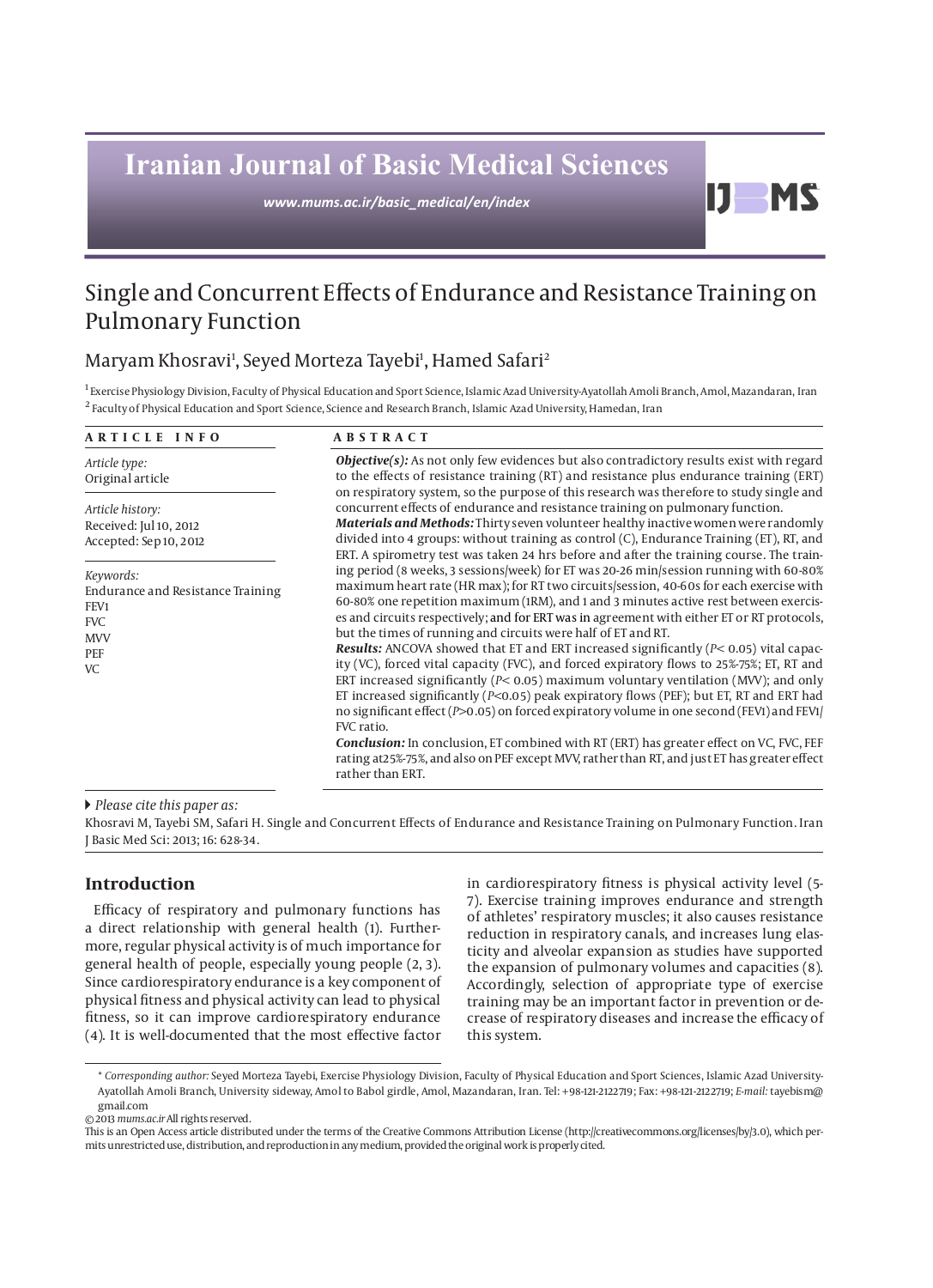It has been proved that the inability to maintain ventilation with high levels is a factor for restricting maximal aerobic capacity in healthy people (9-11). Although some evidences have reported that the pulmonary system is un- affected by physical activity (12, 13), Crosbie, (2012) after a systematic review of randomized control trials (16 studies and 516 subjects met inclusion criteria), suggested that physical training increases aerobic capacity measured by VO<sub>2max</sub>, and didn't enhance pulmonary function in children with asthma (14); but it is mainly recommended in various researches that endurance training (ET) is appropriate for improvement of pulmonary function (15); and others found that body endurance is increased by respiratory trainings (16). On the other hand, the effects of RT on inspiratory and expiratory muscles has been investigated and it was concluded that they have positive impacts, both on healthy people and individuals with chronic obstructive pulmonary disease (15, 17, 18). But recently parallel effects of ET and resistance training (RT) have been considered since the studies show further beneficial effects of strength training on improvement of ET function (19). There are some evidences related to RT (15) and parallel training effects on pulmonary function; these studies were done on patients with chronic obstructive pulmonary disease and showed a positive impact on pulmonary function indices (20, 21), but little study has been done on healthy individuals regarding the effect of inspiratory (IMT) (18, 22) and concurrent respiratory muscle training (CRMT) (17) [which are approximately equal to training regimens used in systemic exercise (22)] on pulmonary function and contradictory results have been reported different studies.

Besides, it is known that Iranian women have poor situations for active life style because of their religious beliefs. They might be at risk even if they are healthy. Considering the little evidence about the effect of RT and also endurance plus resistance training (ERT) (23) except healthy subjects specially healthy inactive women, as well as contradictory results of these reports, we aimed to investigate the parallel effects of ET and RT on pulmonary function of healthy inactive women. Therefore we selected four groups with three types of training and tried to keep the intensity and duration of these three types of training the same.

#### **Materials and Methods**

#### *Subjects*

The study was approved by the research ethics committee of the School of Medical Sciences of Islamic Azad University (Iran), and conducted in accordance with policy statement of the Declaration of Iranian Ministry of Health. Written informed consent was obtained from young inactive healthy women (20-35 years old) who reg-

istered in "Hirboud Sport Club" at recent summer ( $n =$ 85). All subjects were asked to complete a medical examination as well as a medical questionnaire to ensure that they were not taking any regular medications, and were free of cardiac, respiratory, allergic, eye and ear surgery, respiratory epidemic infections, uncontrolled blood pressure, thorax surgery history in three weeks before beginning trainings, history of pulmonary embolism, active hemoptysis, unstable angina, or myocardial infarction. Then, the acceptable volunteers ( $n = 36$ ) were classified randomly into 4 groups as follows: a control group  $(n=9)$  without training  $(C)$ , ET group  $(n=9)$ , RT group (n=10), and ERT group (n=9).

#### *Research design*

Participants were taken to the practice hall two times before the beginning of training period. In the first session, their one repeat maximum (1RM) was determined for each of 8 exercises (bench press, curl up, arm extension, leg press, knee flexion, knee extension, plantar flexion, and sit up). In the second session, a spirometry test was performed on each participants (spirometer: Spiro lab, SN: A23-050-7460, Mir Co, Italia) for VC, FVC, FEF 25%- 75%, FEV1, FEV1/FVC ratio, PEF, and MVV measurements. Also,  $HR_{max}$  was calculated ( $HR_{max}$  = 220 - age) for each one and controlled with heartbeat determinant girdle (Phase, Germany) during training. The training sessions started 24 hrs after the spirometry test lasting for 8 weeks, that is three days a week (Saturday, Monday, and Wednesday).

#### *Exercise training procedures*

The subjects were instructed to follow a normal lifestyle, to maintain daily habits, and to avoid any regular medications. Each session contained 10 min-warm up and cool down. ET runs for 20 min/sessions with 60-65%  $HR_{max}$  in the first 4 weeks and 26 min/session with 65-80%  $HR_{max}$  in the second 4 weeks. RT training included two circuits/sessions, 60s (about 12 repeats) for each exercise with 60-65% 1RM, and 1 and 3 minutes specified to active rest between exercises and circuits respectively during the first 4 weeks; and four circuits/session, 40s (about 8 repeats) for each exercise with 65-80% 1RM and same rest periods during the second 4 weeks. ERT exercises were in agreement with either ET or RT protocols, but the times of running and circuits was half of ET and RT, respectively (Table 1).

#### *Statistics*

We used ANCOVA to determine the effects of the mentioned three types of training at significance levels of *P=* 0.05. Important ANCOVA assumptions, including linear relationship of dependent variable and covariate, normal distribution, and equality of error variances were examined by Pearson's correlation test, one-sample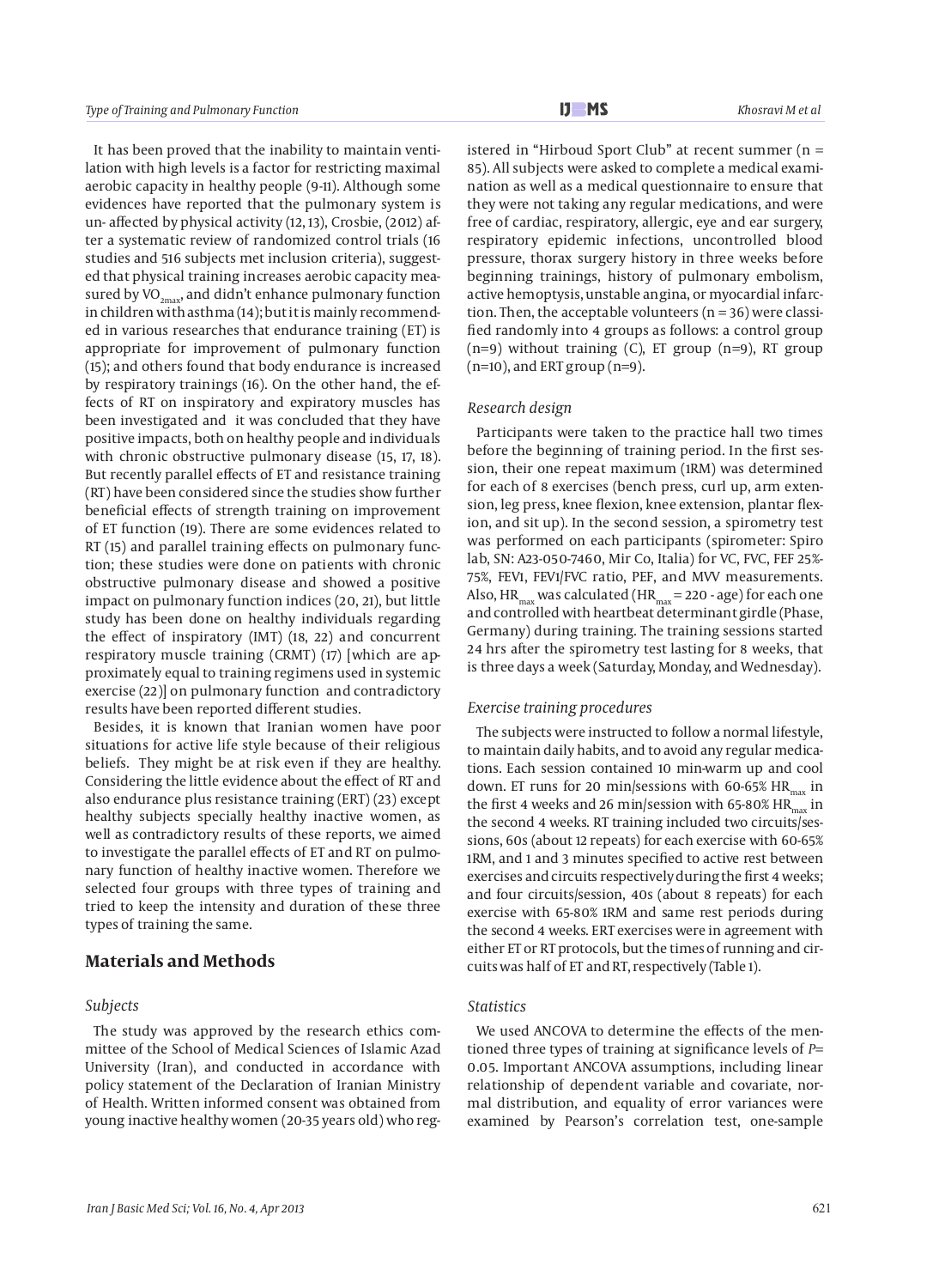| <b>Table 1.</b> Summary of Exercise Training Procedures |                 |                                          |                                      |                            |                      |  |  |
|---------------------------------------------------------|-----------------|------------------------------------------|--------------------------------------|----------------------------|----------------------|--|--|
| <b>Types of Training</b>                                | four<br>weeks   | Intensity                                | Volume                               | Each<br>exercise<br>for ET | Rest for RT          |  |  |
| ET                                                      | 1 <sup>st</sup> | 60-65% HRmax                             | 20min/session                        |                            |                      |  |  |
|                                                         | 2 <sub>nd</sub> | 65-80% HRmax                             | 26min/session                        |                            |                      |  |  |
| <b>RT</b>                                               | 1 <sup>st</sup> | 60-65% 1RM                               | 2circuits/session                    | 60s(12repeats)             | 1 min                |  |  |
|                                                         | 2 <sub>nd</sub> | 65-80% 1RM                               | 4circuits/session                    | 40s(8repeats)              | between<br>exercises |  |  |
| <b>ERT</b>                                              | 1 <sup>st</sup> | 60-65% HR <sub>max</sub> plus 60-65% 1RM | 10min/session plus 1circuits/session | 60s(12repeats)             | and 3min<br>between  |  |  |
|                                                         | 2 <sub>nd</sub> | 65-80% HR <sub>nnn</sub> plus 65-80% 1RM | 13min/session plus 2circuits/session | 40s(8repeats)              | circuits             |  |  |

ET: Endurance Training; RT: Resistance Training; ERT: Endurance plus Resistance Training

Kolmogorov-Smirnov test, and Levene test, respectively. In variables that assumptions of normal distribution and equality of error variances were not met, we first subtracted dependent variables (post-test) by covariates (pre-test) as new dependent variables. Thus the effects of covariates were removed; then we used Kruskal-Wallis test for k-independent samples, and Mann-Whitney test for paired comparisons as post-hoc test. Significance levels in these paired comparisons was *P=* 0.0083 (Bonferroni adjustment for multiple comparisons).

#### **Results**

General data of subjects including age, and body mass index (BMI) are summarized in Table 2.

Assumptions of linear relationships and normal dis-

| <b>Table 2.</b> Descriptive statistics of subjects in four training groups (Mean $\pm$ SE) |                  |                                    |  |  |  |
|--------------------------------------------------------------------------------------------|------------------|------------------------------------|--|--|--|
| Factors<br><b>Types of Training</b>                                                        | Age<br>(Year)    | <b>BMI</b><br>(kg/m <sup>2</sup> ) |  |  |  |
| Endurance                                                                                  | $28.55 \pm 1.59$ | $23.29 \pm 0.94$                   |  |  |  |
| Resistance                                                                                 | $26.4 \pm 1.22$  | $22.26 \pm 0.88$                   |  |  |  |
| Endurance plus Resistance                                                                  | $27.44 \pm 1.37$ | $21.55 \pm 0.47$                   |  |  |  |
| Control                                                                                    | $26.55 \pm 0.94$ | $24.44 \pm 1.02$                   |  |  |  |

tribution were met in all variables; however, the one assuming equality of error variances was met only in VC (F = 1.98, *P=* 0.13), FVC (F = 2.69, *P=* 0.061), MVV (F = 0.69, *P=* 0.56), and PEF (F = 1.49, *P=* 0.235), but not in FEF 25%-75% (F = 5.93, *P=* 0.002), FEV1 (F = 3.31, *P=* 0.031), and FEV1/ FVC (F = 3.31, *P=* 0.031).

In ANCOVA results, the adjusted mean of dependent variables (post-test in this study) are presented by omission of covariate (pre-test in this study) effects.

**VC.** The main effect of "Group" on VC was significant (F = 5.201, *P=* 0.005). With respect to adjusted mean, ET and also ERT were significantly greater than RT and C. Other comparisons were not significant (Figure 1). It showed a 14.9%, 2.4%, 14.4%, and 3.4% elevation in ET, RT, ERT, and C, respectively. In other words, ET and ERT caused significant improvement in VC, but RT had no significant effect.

**FVC**. The main effect of "Group" on FVC was also significant ( $F = 9.235$ ,  $P = 0.000$ ). ET was significantly greater than RT and C, and ERT was greater than C. Other comparisons were insignificant (Figure 2). It showed a 23.1%, 6.55%, 19.1%, and 3.2% increase in ET, RT, ERT, and C.

**MVV.** The main effect of "Group" on MVV was also signif-



**Figure 1.** *Between-group differences for Vital Capacity (VC).* ET: endurance training. RT: resistance training. ERT: endurance plus resistance training. C: control without training. \*: significantly greater than Resistance and Control group (*P≤* 0.05).

icant (F = 9.235, *P=* 0.000). ET, RT and their combination (ERT) were significantly greater than C; but other comparisons were not significant (Figure 3). It showed a 3.9%, 2.61%, and 2.45% elevation in ET, RT, and ERT, respectively, and a 0.05% depression in C.

**PEF.** The main effect of "Group" on PEF was also significant ( $F = 4.966$ ,  $P = 0.006$ ). ET was significantly greater than C, but other comparisons were not significant (Figure 4). It showed a 8.5%, 5.7%, 4.0%, and 2.04% elevation in ET, RT, ERT